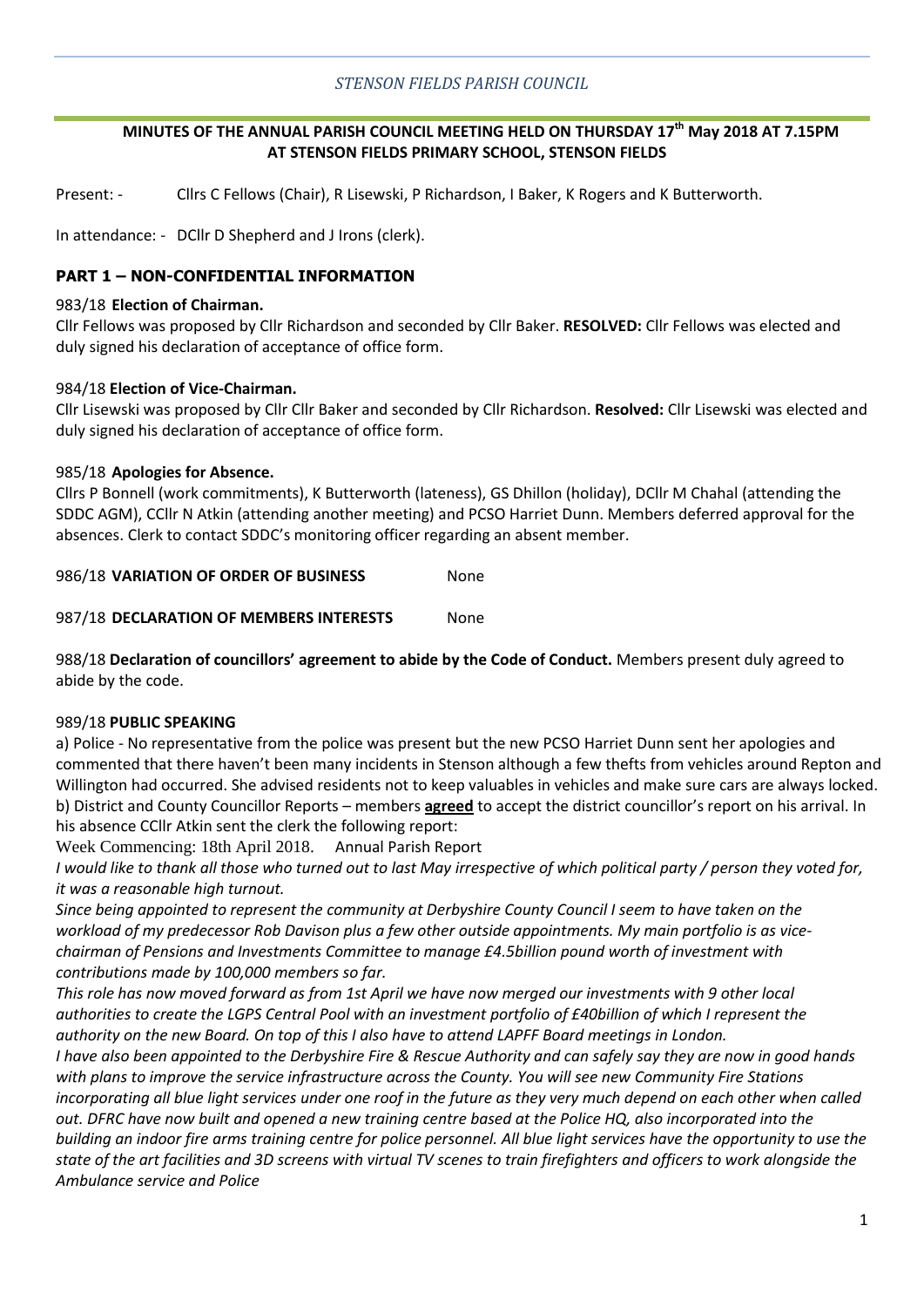*There will be a public open day planned for August and I hope that many of you will take the opportunity to come along and find out more of what they do.*

*I have represented Aston Division on many outside bodies mainly the East Midland Airport Consultative Committee and the Sand Gravel Liaison committee's (Shardlow & Elvaston). The information and comments from these meetings are further discussed at the Derby and Derbyshire Joint plans committee, held at Matlock which cover all quarrying consultations from around the County. One other high profile portfolio I now hold is being on the Elvaston Castle & Gardens Trust two sub-committee's which have yet to meet the first is planned for next week.*

*During the 11 months I have been on the authority I have answered many queries from Parish Councils and members of the public mainly on Highway matters where we are seeing some of the worst seasonal damage for many years. We hope to resolve this issue over the next few months to bring the situation under control before next winter settles in.*

*I* will also continue to lobby and ask for new highway improvements to be included in future budget proposals as well *as existing highways infrastructure needing repairs.*

*I have also dealt with queries on education provision covering Primary & Secondary school funding for existing and potential new school sites.*

*Looking ahead starting on the 12th May will be a new consultation in line with the Council Plan on Library provision across the County with 25 offering to be run by volunteers and the other 20 being run by DCC. There are at this stage*  no plans for redundancies, however the funding structure will change to accommodate the new plans. DCC will *continue to fund the Library portfolio on a reduced budget for the same services*

*It should be noted a local authority (North Yorkshire?) has won an award for volunteers running their entire Library portfolio.*

*At Matlock there have been many staff changes over the last few months, we have seen the departure of the Chief Executive as the authority move towards having Strategic Directors.*

*The budget now in place will help us achieve our savings target and provide better services. The extra 2% for adult services will provide the elderly with carers to enable them to stay at home rather than in hospital and also provide the authority with new care homes as well as improving existing care homes no longer fit for purpose are some of the proposals put forward.*

*This is just a snapshot of things at the present time and I will continue to represent Aston Division to the best of my ability and thank you for your continued support.*

## 990/18 **TO APPROVE THE MINUTES OF THE (2) MEETINGS HELD ON 19th April 2018**

These were approved and accepted as a true record once a minor amendment of the ordinary minutes was made after which they were signed by the chairman.

## 991/18 **TO DETERMINE WHICH ITEMS IF ANY TO BE TAKEN WITH THE PUBLIC EXCLUDED -** None.

# 992/18 **CHAIRMAN'S ANNOUNCEMENTS AND REPORTS**

With being absent the APM the chairman read his report as follows: **Chairman's Report 2017 2018**

## **Boundary Change**

The Parish now includes the whole of the Saxon Gate/Newton Village development and potential neighbouring developments to the west of Stenson Rd. The Parish now also includes land to the south of Wragley Way, previously part of the parishes of Barrow on Trent and Twyford and Stenson. As Richard has pointed out, some consequences of this are that our Parish is now split between two different District Council Wards and two separate Safer Neighbourhood/Forum areas. These matters will no doubt, be items for future discussions.

## **Safe Crossing Place, Stenson Rd**

It is with regret that Derbyshire County Council continues to rule out the provision of a Pedestrian Crossing and a reduction in the speed limit from 40mph to 30mph. This despite the fact that all of the facilities, including Stenson Fields Primary School, can only be reached by crossing the increasingly busy Stenson Rd. Repeated requests have been met with constant refusals from the County Council. I have concerns that another serious incident will occur unless a safe crossing point is provided.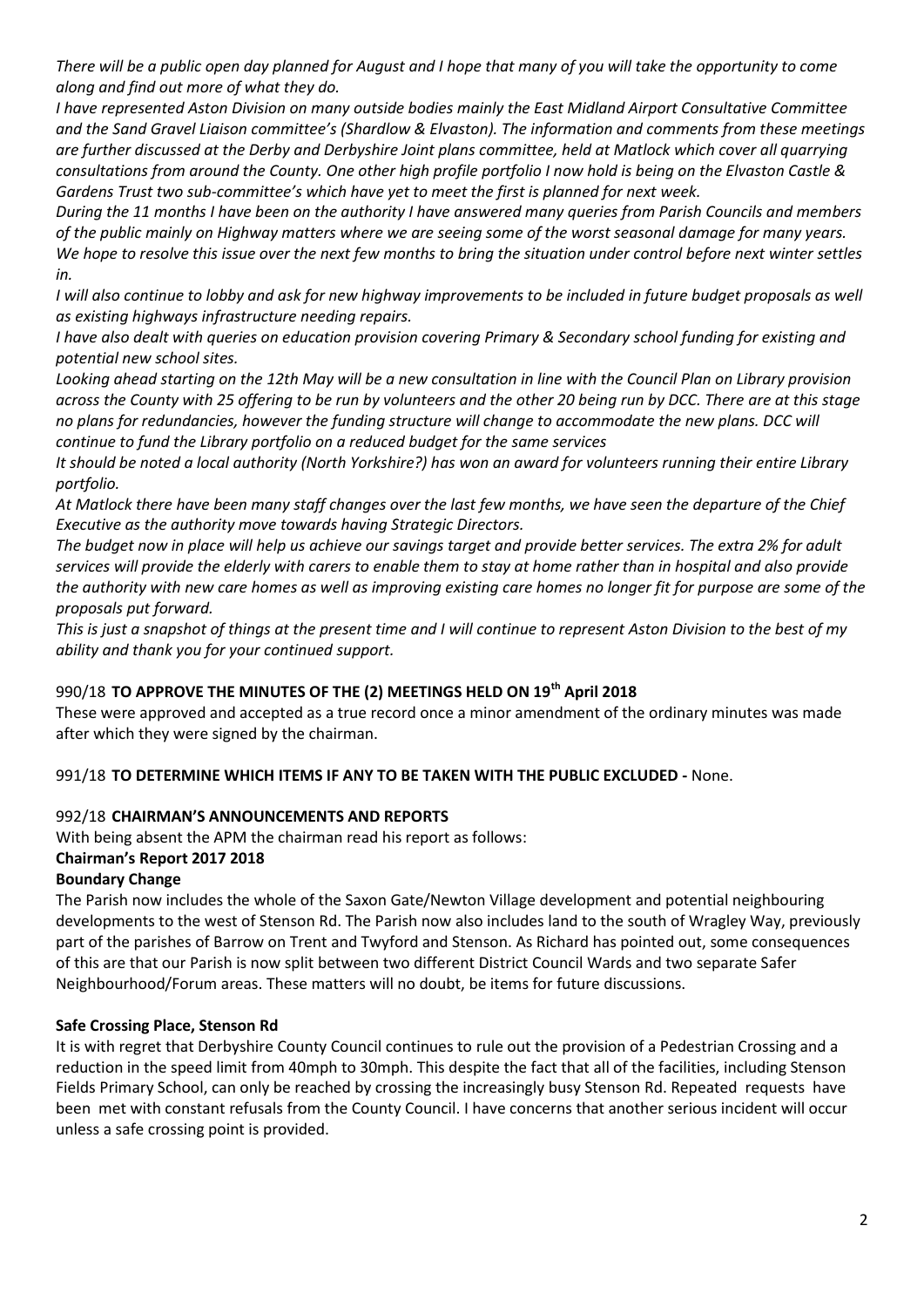# **Infinity Garden Village**

Despite its Garden Village designation this Wragley Way development will be an addition to our community, the vast majority of which will be in our Parish. I'm hopeful that the Parish Council will continue to be involved in discussions in an effort to secure the provision of community facilities within this development**.** 

# **Pam's Legacy**

**T**he memorial bench in honour of former parish clerk Pam Harvey has now been provided.

# **Closing Statement**

Finally could I thank all Parish Councillors, our District and County Councillors and residents, for there continued help and support and Richard for his help and support as Vice Chairman. I also thank Jonathan for his support, help and service as our Clerk. Also, on behalf of the Parish Council, I thank the Lengthsmen for their hard work and dedication in a job that can be difficult and frustrating. Thanks to Kath and also Jack, our longest serving lengthsman, who have both decided to retire and best wishes to them both and thanks to Samuel for his continued work. *Charles Fellows, Chairman to Stenson Fields, Parish Council*

# 993/18 **- DCllr Dave Shepherd arrived at 7.28pm.**

1. DCllr Shepherd stated that procedures over the IGV, such as data protection etc, are being decided at district council. He has voiced his concerns many times over the project including mistakes being made in its inception and that it has little public support. However, officers have granted it.

2. Vandalism to cars has occurred around the Nevis Close footpath several times; DCllr Shepherd will survey and decide if it warrants closure and does not rule out the use of cctv. This may be raised at the next SNM where a new format allows the police contribution to start at 6.30pm and the Area Forum held immediately afterwards with an intended finish time of 8.30pm.

3. The play area at Saxon Gate is almost finished and will be opened soon. Cllr Lisewski rued that work on the Community Centre should begin on  $27<sup>th</sup>$  June and that SDDC ought to enforce this date. Cllr Baker thought a meeting with the developer should be arranged; DCllr Shepherd will invite an SDDC officer and the developer to the next parish meeting and/or a site visit.

DCllr Shepherd left at 7.55pm.

# 994/18 **CLERK'S REPORT & CORRESPONDENCE**

1. Clerk received no reply from City Council or Davidsons over yellow lines at Wragley Way and will remind them. This may also be raised at the next IGV meeing.

2. No reply was received from CCllr Atkin regarding social care provision.

3. SDDC replied stating that fitting a mesh surface to the goalmouths at Fox Close POS is unviable. Members **agreed** the clerk ask if it will allow council to buy and fit meshing citing Saxon Gate as having such materials. Clerk to obtain a new quote from Streetscape.

4. The chairman received a civic award from the voluntary services at Pride Park's recent South Derbyshire Day for his dedication to the parish council.

## 995/18 **Appointment of members to Committees & Sub Committees, working parties and/or external bodies.**

1. Cllr Fellows is a Governor at the Primary School but as such does not represent the parish council. However, if permitted by the School, he may provide reports emanating from Governor's Meetings.

2. Cllr Rogers will attend the local health committee.

- 3. The Finance Group to comprise Cllrs Fellows, Lisewski, Dhillon and Richardson.
- 4. Barrett Liaison meetings; Cllrs Fellows, Lisewski and Baker.
- 5. Safer Neighbourhood Meetings: all members.
- 6. Infinity Garden Village meetings: Cllrs Fellows and Lisewski

## 996/18 **Matters for Decision or Discussion:**

a) Environmental issues (Biffa, trees, bulbs, bins etc). Biffa sent a cheque to council as reimbursement for several non-collections; clerk reiterated to the firm that it should ensure the correct details are inserted on council's new contract and that we require reimbursement for another 6 non-collections. Cllr Baker kindly offered to deposit the cheque at the bank. Cllr Baker is collating information regarding planting of bulbs and trees in the area and circulated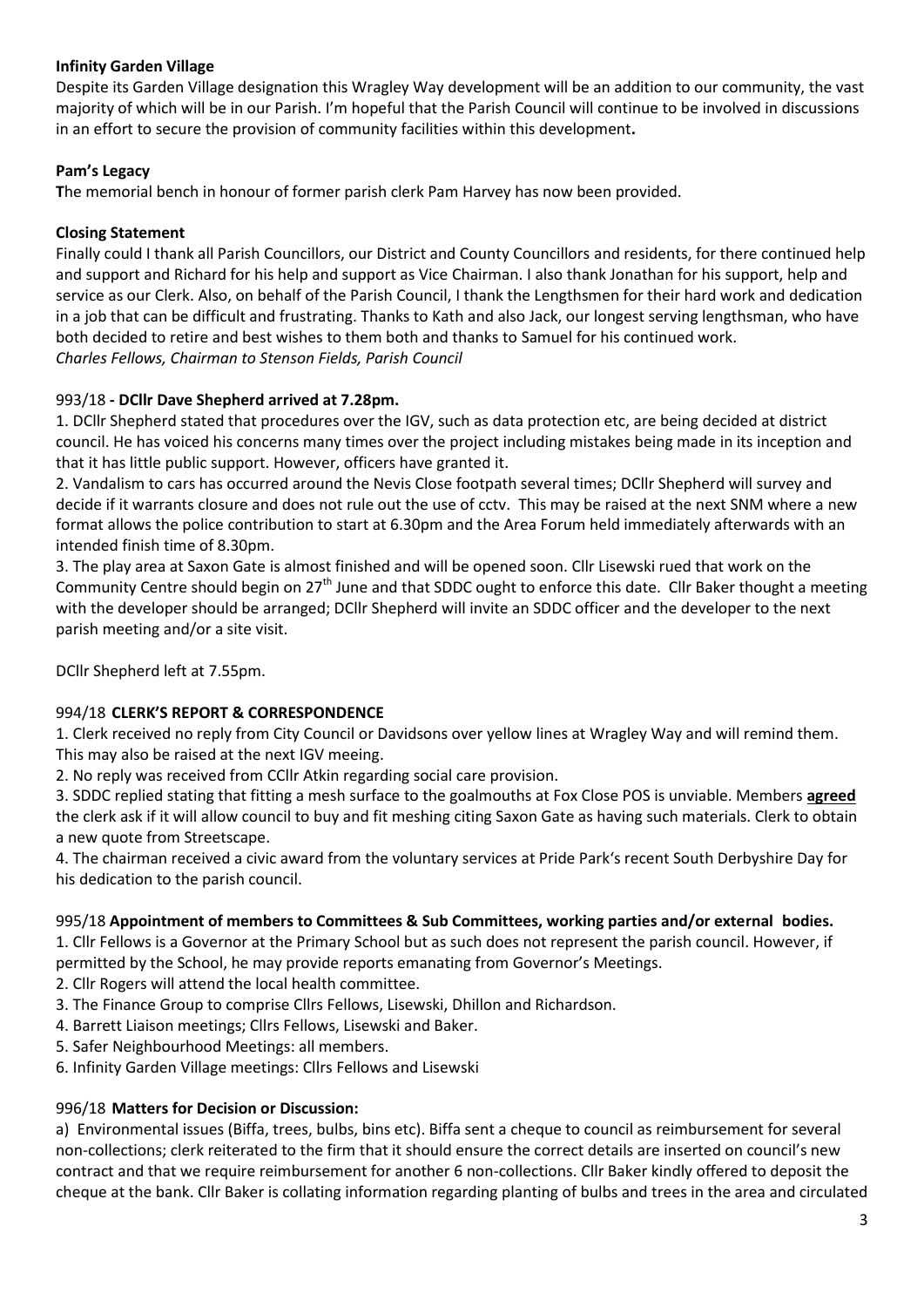photos of sites to members earlier this day. Cllr Butterworth noticed that a conifer had been planted immediately next to a lamp post on Wragley Way; clerk to report to Highways. Cllr Baker said a new bin has not yet been installed at Zetland Crescent; clerk to contact SDDC.

b) Police Issues/Speed Limits/Road Safety. Cllr Butterworth noticed a police mobile speed van at Hobkirk Drive recently. Cllr Lisewski was pleased to comment that the PCSO has warned 4 scrap-metal vans plaguing the area, some of which appear not to be legitimate.

c) Saxon Gate at Newton Village Development, Stenson Road; discussed earlier.

d) Lengthsman Scheme including possible appointment of a new employee. The chairman handed the lengthsman's work sheets to the clerk. Mrs Fellows has resigned and Mr Harvey will do so shortly. A new lengthsman was

interviewed by the chairman and vice-chairman before tonight's meeting and her employment begins tomorrow. She will send her payroll details to the clerk who will arrange for a DBS check to be conducted.

e) Annual review of the council's policies. **Resolved:** no amendments to existing policies; and the standing orders will meet present needs after necessary amendments having been made to comply with the new 2018 regulations. The government is currently amending the GDPR bill that may result in parish and town councils not requiring appointing a Data Protection Officer.

f) To consider the 6-month absence rule. **Resolved:** clerk to obtain further advice from SDDC's monitoring officer in respect of a member's absences and suggest she write to the member.

g) To consider the insurance quote from BHIB for 2018/19. **Resolved:** to accept the quote and procure payment this evening.

h) Website designer update. **Resolved:** Clerk will review a new designer's template and report at the next meeting. i) To consider upgrading the Ledbury Chase play equipment. **Resolved:** clerk to circulate a link to 3 contactors' websites allowing members to peruse.

## 997/18 **PLANNING**

## **Applications**

9/2018/0431 - THE ERECTION OF A TWO STOREY SIDE EXTENSION AT 50 EGGESFORD ROAD STENSON FIELDS. **Resolved:** no objection.

Decisions.

9/2018/0199 - THE ERECTION OF BOUNDARY FENCE AT 2 CAERHAYS COURT STENSON FIELDS. Householder Permission Granted.

**Consultations**. None.

### 998/18 **FINANCE**

a) Accounts for payment

| <b>Cheque No</b> | Payee                                              | Total £ |
|------------------|----------------------------------------------------|---------|
| 002162           | J Irons - Clerk's salary April to May              | 504.01  |
| 002162           | J Irons expenses (see attached sheet) April to May | 96.86   |
| 002163           | K Fellows - Lengthsman pay April to May            | 78.30   |
| 002164           | J Harvey - Lengthsman pay April to May             | 32.91   |
| 002165           | HMRC-employee's tax & NI April to May              | 140.50  |
| 002166           | DCC - clerk's pension April to May                 | 152.12  |
| 002167           | Diane Malley - payroll services 2018-19            | 139.75  |
| 002168           | Helen Daniels - internal audit 2017-18             | 80.00   |
| 002169           | BHIB Brokers - insurance renewal 2018-19           | 436.81  |
|                  | <b>TOTAL</b>                                       | 1661.26 |

*\* New insurance company renewal over 3 years has reduced from £489.86 charged by Aon Insurance.* 

| (b) Income – Biffa reimbursement for non-collections |                    | £ 333.06:                |
|------------------------------------------------------|--------------------|--------------------------|
| (c) Bank balances as at $25th$ April 2018            | current<br>Reserve | £ 25458.22;<br>£ 5579.78 |

 (d) Clerk to draft a letter for the bank allowing information about accounts to be released to the clerk and send to the chairman for authorisation by 2 signatories.